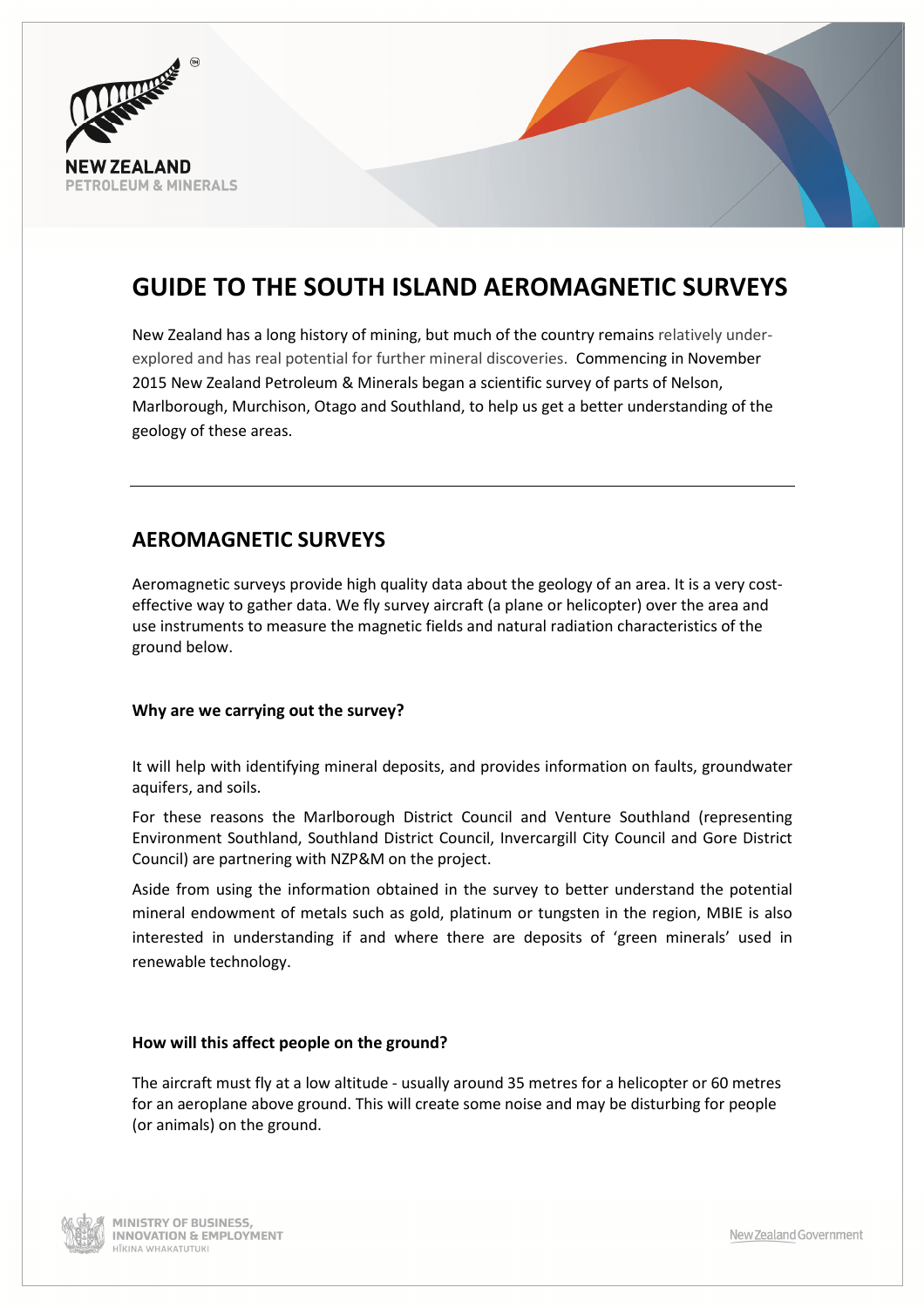Survey flights are only allowed during daylight hours and are subject to the rules/regulations of the Civil Aviation Authority. Usually flights last around three hours, but aircraft will pass quickly (they will not spend long over any one place).

#### What does the survey helicopter look like?

It is a standard helicopter with a protruding boom housing the survey instruments (see image below).



#### How many helicopters will be used?

A maximum of two helicopters can be used at any one time. For safety reasons the helicopters will operate in different areas of the survey area to maintain a safe separation distance from each other.

#### When will the helicopters be flying?

Survey flights are only allowed during daylight hours and are subject to the rules and regulations of the Civil Aviation Authority. Helicopter flights usually last around three hours, but aircraft will pass quickly (they will not spend long over any one place).

#### What is the data used for?

Our main aim is to use information from the surveys to better understand the potential mineral endowment in the region.

The data collected also provides benefits for geological mapping, forestry, agriculture and horticulture, groundwater resources (aquifers), geological hazard assessment, and engineering and construction investigations.

A previous survey identified a fault hazard that led to a planned water pipeline in Southland being rerouted. For these reasons Venture Southland (representing Environment Southland,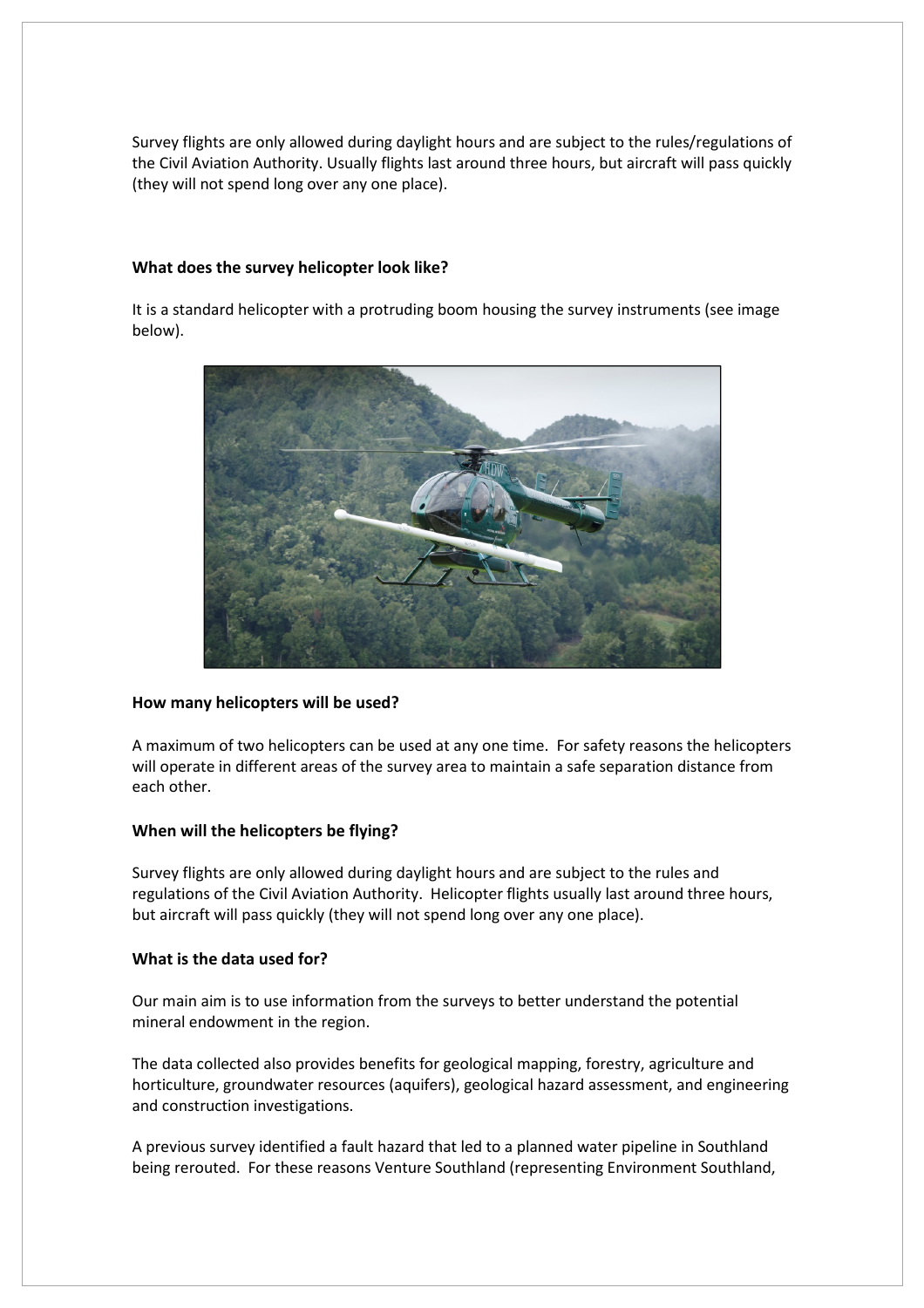Southland District Council, Invercargill City Council and Gore District Council) has partnered with MBIE on the project.

#### What are the aircraft measuring?

The survey will measure natural variations in the earth's magnetic field and naturally occurring radiation levels. This information can identify areas which have mineral potential. It can also identify other useful geological information, such as fault lines. The instruments used for the surveying only receive information – they do not emit any signals or energy

#### What previous surveys have taken place?

Surveys have been conducted over Northland, Nelson, Marlborough, Murchison, the West Coast, northern Otago and Southland in recent years.

#### Government funded aeromagnetic survey coverage to date, 2011 to 2017

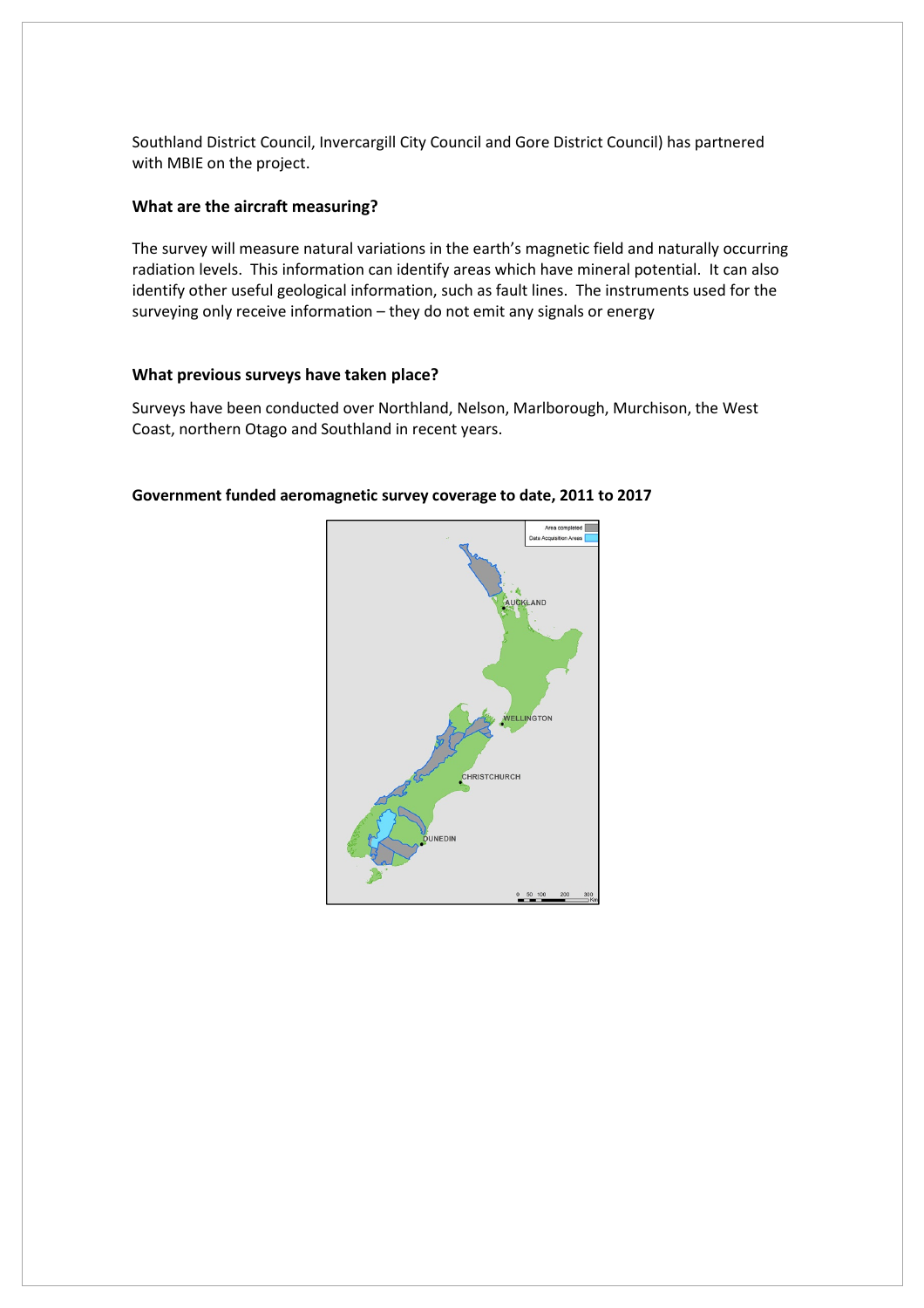### WHERE AND WHEN ARE THE SURVEYS TAKING PLACE?

The remaining portion of the project is the area around Wanaka, Queenstown and Nightcaps as shown in blue in the map below. We intend to commence operations from early December 2017 in this area. The progress of the aeromagnetic surveys is weather dependent, so our anticipated timing may change. Surveying will continue until weather conditions deteriorate – we estimate this to be in April - May 2018.





We estimate it will take three summer seasons to complete this survey area.

#### Who is carrying out the survey?

Thomson Aviation won a tender to do this work in 2015. They are an experienced operator with a strong track record working on similar projects, including similar surveys in 2012. Thomson was chosen based on their approach to health and safety, their ability to manage the project, and carry out the surveys.

Thomson Aviation are required to obtain any relevant consents needed for the surveys (such as from the Civil Aviation Authority and Airways – New Zealand's air navigation provider), and manage community-level communication and operational queries once the operation has commenced.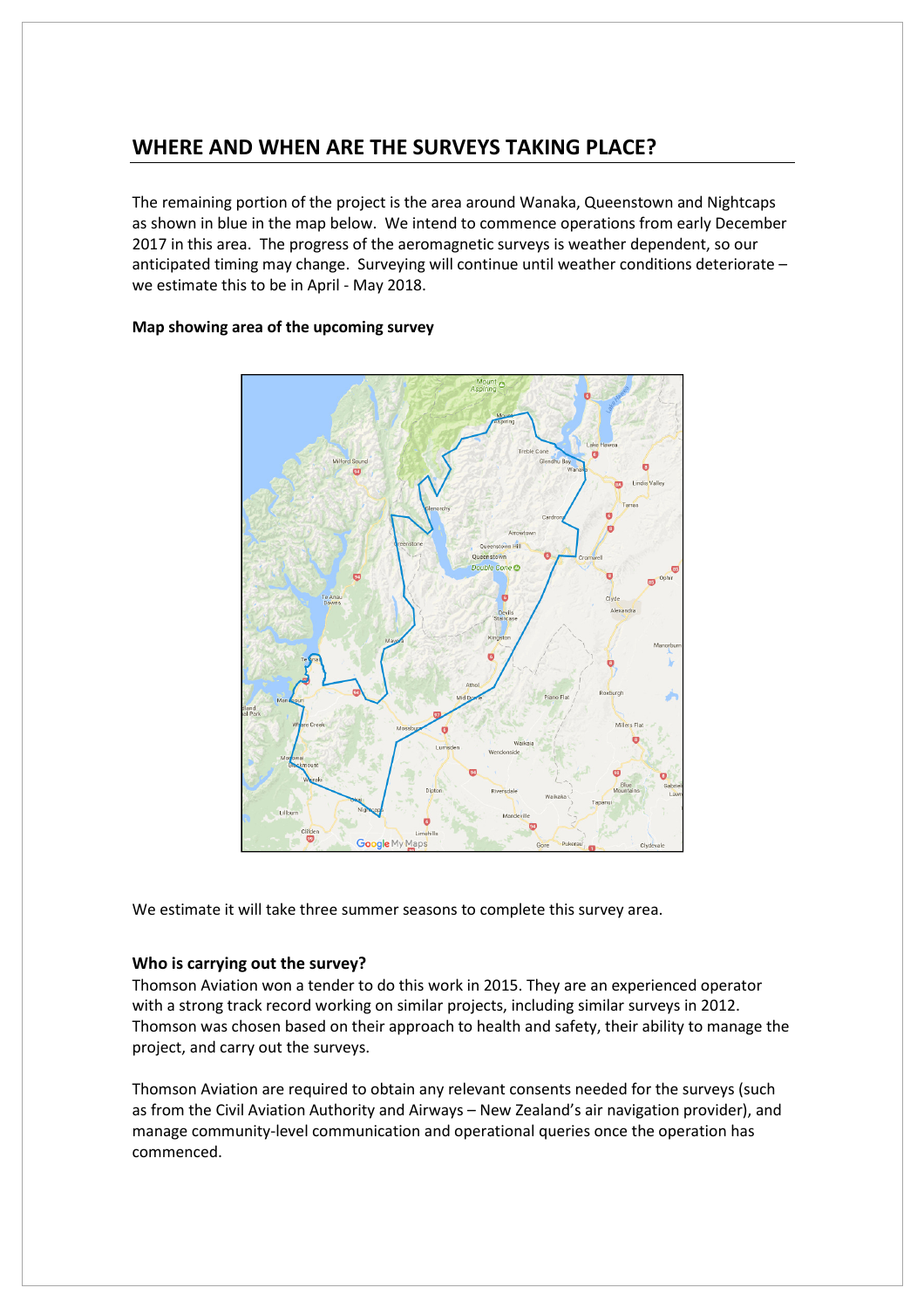#### Will the survey aircraft fly in bad weather?

The aircraft will not fly in bad weather. Thomson Aviation is responsible for ensuring the safety of flights, identifying any hazards, such as power lines, adverse topography, etc. They will brief crew on these. They will also evaluate weather conditions.

### WHO IS FUNDING THE SURVEY?

The surveys are part of an \$8 million government investment in new data over six years, announced in Budget 2014. Of this, \$6 million is earmarked for aeromagnetic surveys. Other funding is coming from Marlborough District Council and Venture Southland (representing Environment Southland, Southland District Council, Invercargill City Council and Gore District Council).

### WILL THE GOVERNMENT OPEN UP THESE AREAS FOR MINING?

Our aim is to get a better understanding of the geology of these regions and identify sites that are worthy of further exploration. This will help attract investment to the region.

The survey covers large areas to find sites with mineral potential. But it is important to remember that this is the first step in a long process and if anything is found it could be years before any further exploration takes place.

If geologically prospective areas are identified, it is not a given that the area will be explored or mined. Any resource development will need Resource Management Act (RMA) authorisation before it can be commenced.

#### What about areas in these regions that are protected?

New Zealand's most important conservation areas are identified in Schedule 4 of the Crown Minerals Act 1991. These are closed for exploration or mining activity.

The Government has also made a firm commitment that no mining will be allowed on World Heritage Areas.

So while the helicopter may fly over them, it is not possible for companies to explore or mine for minerals in these locations.

Any changes to the existing regulations will be applied if it affects the conservation estate.